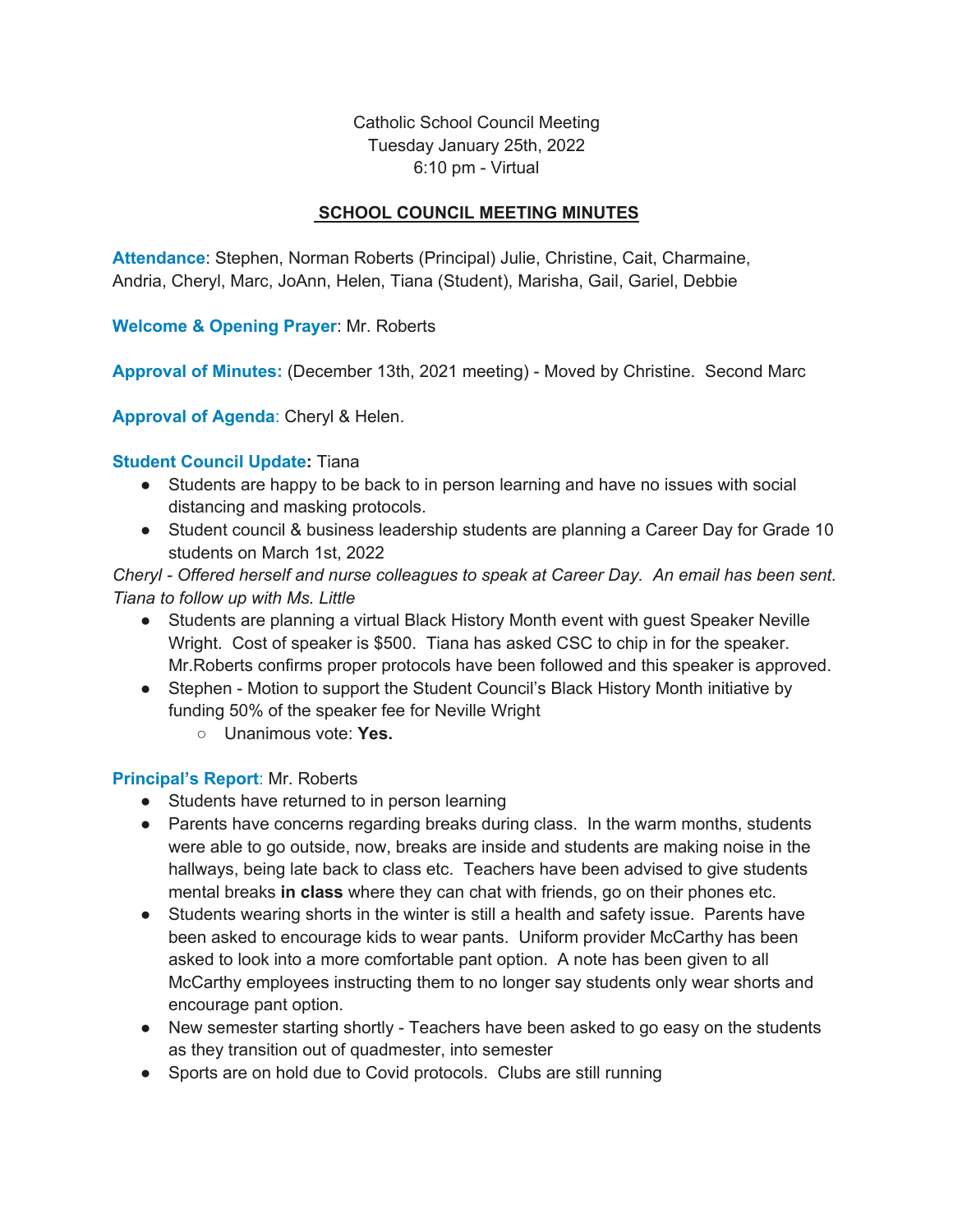- New semester schedule shared Period 3 lunch dived into Lunch A, B,C by grade. No phys-ed or biology in Period 3.
- Rapid tests to be distributed Thursday, second period. 2 per students

# **Future Plans:**

- May 12th, 2022 Arts Night
- May 14th, 2022 Possible craft show
- CYC conducting vaping addiction workshops

## **Questions**:

- *Can we pivot back to quads if mandated by board?* No. We will not be going back to quads
- *Will students be doing exams?* Most likely, no. Exam-like assessments instead. Many university programs are pivoting away from exams.
- *What are isolation requirements for teachers that do not pass the self screening?*
	- Teachers that do not pass self screening, but do not have symptoms (for example, someone in their household has covid), are required to self isolate for 5 days. They will teach remotely and be broadcast in the classroom. A supply teacher will be provided for in-class supervision.
	- Teachers that do not pass self screening, and have symptoms are required to self isolate for 5 days. A supply teacher will supervise and teach in class.
- *Are the students being compliant with covid safety measures?* For the most part, yes.
- *If a student is home, self isolating, can they continue class virtually?* If a classroom has virtual students and is set up for virtual class, then yes. The student may sign on. If a class does not have any virtual students and is not set up for virtual class, it may take a day to get the class, teacher and student set up. But eventually, yes, they can join virtually. Teachers continue to use Google Classroom or D2L daily. While virtual school is being set up, students can refer to these platforms.
- *Is there a deadline to switch from virtual to in person and vice versa?* Students can switch from in person to virtual anytime. Switching from virtual to in person should be done at the beginning of the semester.
- *Is there an update on the cafeteria?* There is still no opening date confirmed due to shortage of employees. *Discussion surrounding creative uses of the cafeteria… local restaurants, pizza days, food trucks etc. Mr.Roberts to look into policies and regulations around food trucks.*

## **PRO Grant Update:** Stephen

- \$500 PRO Grant has been approved
- Committee meetings continue
- Dates:
	- April 28th, 2022, Assumption
	- May 5th, 2022, Notre Dame
	- May 12th, 2022, Corpus Christi

## **Communications Report:** Julie

● Continue to share Mabel's Labels and Cobbs fundraiser